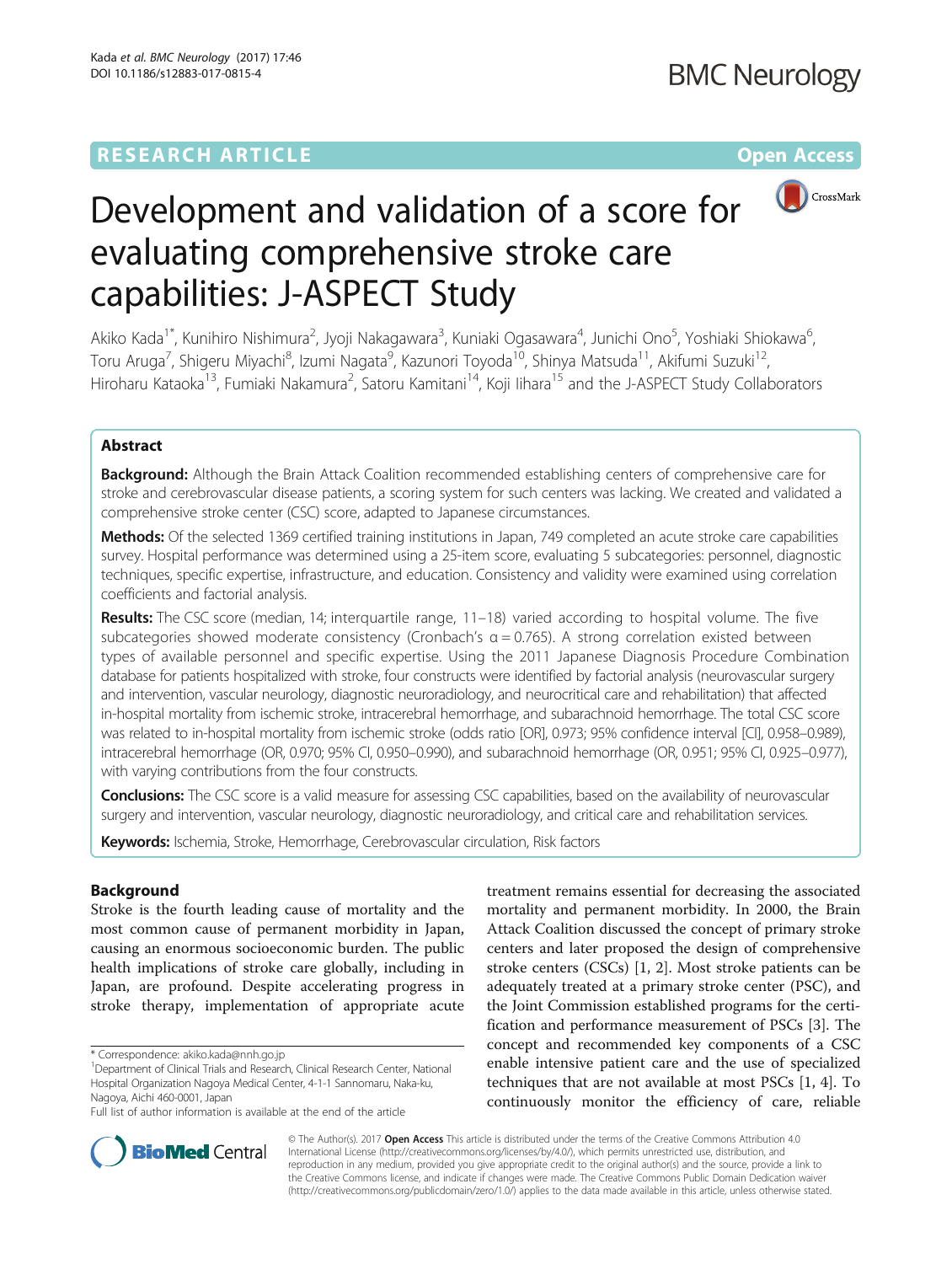<span id="page-1-0"></span>measures of hospital capabilities and performance are needed. Although the Joint Commission and several US states have started certification processes for PSCs and CSCs [\[5](#page-9-0)–[8\]](#page-9-0), an established, simple scoring system does not exist to evaluate the comprehensive acute stroke care capabilities of CSCs. To this end, a simple tool for assessing CSC capabilities would be useful for monitoring service quality and enabling its improvement [[4\]](#page-9-0). In 2010, we started the J-ASPECT study (Nationwide survey of Acute Stroke care capacity for Proper dEsignation of Comprehensive stroke cenTer in Japan) to establish optimal nationwide implementation of stroke centers to improve acute stroke outcomes. We modified the above recommendations to reflect the specific circumstances in Japan and developed a CSC score; this tool was validated using the nationwide Diagnosis Combination Procedure (DPC) database, created during the first year of this study.

# **Methods**

# Content validity

In the first step of the J-ASPECT study, we investigated the current conditions of stroke hospitals in Japan. We created a 49-item questionnaire examining various aspects of stroke care, including medical systems, emergency systems, stroke rehabilitation, education, and medical performance. Some recommended items, such as ventriculostomy availability, were excluded from our questionnaire for the sake of simplicity and to increase the survey response rate since the items seemed identical to the recommendations of board-certified (BC) neurosurgeons in Japan. Other items, such as availability of transesophageal echocardiography, were excluded because of their very low expected usage, which would make an evaluation of their impact on mortality rates difficult. In February 2011, the questionnaire was mailed to 1369 certified training institutions belonging to the Japan Neurosurgical Society, the Japanese Society of Neurology, and the Japan Stroke Society. Based on this questionnaire, the overall organizational and staffing levels of the hospitals, in terms of CSC capacity, were scored following the Brain Attack Coalition recommendations, after reviewing the literature describing CSCs and conducting a thorough discussion with an expert panel [\[9\]](#page-9-0). Advanced acute stroke care capabilities were assessed based on 25 items divided into 5 subcategories (listed in Table 1). One point was assigned for each recommended item that the hospital met, resulting in a maximum total score of 25; subcategory scores were also calculated.

# Consistency

Cronbach's α was calculated to evaluate the consistency between the 5 CSC score subcategories used for

| Page 2 of 11 |  |
|--------------|--|
|--------------|--|

| components<br>Components | Items                                    | Item No | Number | Percent |
|--------------------------|------------------------------------------|---------|--------|---------|
| Personnel                | Neurologists                             | 1       | 358    | 47.8    |
|                          | Neurosurgeons                            | 2       | 694    | 92.7    |
|                          | Endovascular physicians                  | 3       | 272    | 36.3    |
|                          | Critical care medicine                   | 4       | 162    | 21.6    |
|                          | Physical medicine and<br>rehabilitation  | 5       | 113    | 15.1    |
|                          | Rehabilitation therapy                   | 6       | 742    | 99.1    |
|                          | Stroke rehabilitation nurses             | 7       | 102    | 13.6    |
| Diagnostics              | $CT^a$                                   | 8       | 742    | 99.1    |
| (24/7)                   | MRI <sup>b</sup> with diffusion          | 9       | 647    | 86.4    |
|                          | Digital cerebral angiography             | 10      | 602    | 80.4    |
|                          | CT angiography                           | 11      | 627    | 83.7    |
|                          | Carotid duplex ultrasound                | 12      | 257    | 34.3    |
|                          | TCD <sup>c</sup>                         | 13      | 121    | 16.2    |
| Specific                 | Carotid endarterectomy                   | 14      | 603    | 80.5    |
| expertise                | Clipping of intracranial<br>aneurysm     | 15      | 685    | 91.5    |
|                          | Hematoma removal/draining                | 16      | 689    | 92.0    |
|                          | Coiling of intracranial<br>aneurysm      | 17      | 360    | 48.1    |
|                          | Intra-arterial reperfusion<br>therapy    | 18      | 498    | 66.5    |
| Infrastructure           | Stroke unit                              | 19      | 132    | 17.6    |
|                          | Intensive care unit                      | 20      | 445    | 59.4    |
|                          | Operating room staffed 24/7              | 21      | 451    | 60.2    |
|                          | Interventional services<br>coverage 24/7 | 22      | 279    | 37.2    |
|                          | Stroke registry                          | 23      | 235    | 31.4    |
| Fducation                | Community education                      | 24      | 369    | 49.3    |
|                          | Professional education                   | 25      | 436    | 58.2    |

Table 1 The availability of comprehensive stroke center score components

<sup>a</sup>computed tomography; <sup>b</sup>magnetic resonance imaging; <sup>c</sup>transcranial Doppler

assessing CSC capabilities. To determine the influence of each subcategory, α-values were also calculated for all combinations of the four subcategories. Correlations between the 25 CSC score items were determined using tetrachoric correlation coefficients to evaluate individual items measured with different constructs.

### Construct validity

Factorial analysis, based on tetrachoric correlation coefficients [\[10](#page-9-0)], was performed using principal factor analysis to explore possible potential groupings of the 25 items into a more limited number of components. The selection of the number of components was based on the Eigen values. To understand the meaning of the components, promax rotation was used.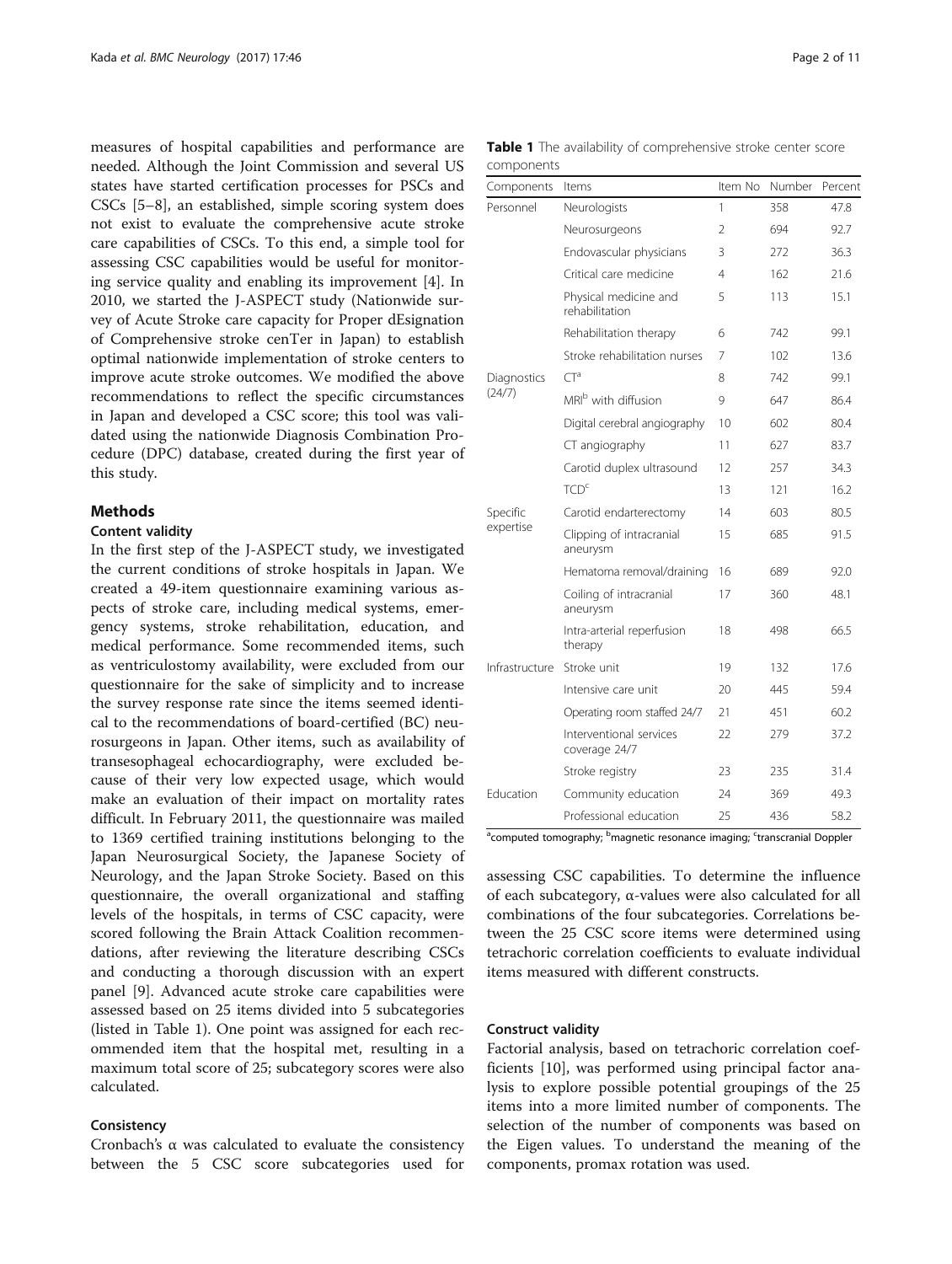# Predictive validity

Using the Japanese DPC database for patients hospitalized with strokes during the 2011 fiscal year, we examined the differential effects of the items on mortality and poor outcomes (modified Rankin Scale: 3–6, at discharge) associated with ischemic stroke (IS), intracerebral hemorrhage (ICH), and subarachnoid hemorrhage (SAH). This cross-sectional survey used the DPC discharge database for the institutions participating in the J-ASPECT study. The DPC database is a mixed-case classification system that is linked with the lump-sum payment system, launched in 2002 by the Ministry of Health, Labor and Welfare of Japan [\[11\]](#page-9-0). In 2010, approximately 1388 acute care hospitals, representing about 50% of the total hospital beds, had adopted the DPC data system. Data regarding practices were obtained from the DPC database; the attending physician is responsible for each patient's clinical data entry. The details of this database have been described elsewhere [[12\]](#page-9-0).

Of the 749 hospitals that responded to the institutional survey of advanced stroke care capabilities, 256 agreed to participate in the DPC discharge database study. Consecutive patients, hospitalized between April 1, 2010 and March 31, 2011, were identified in the annual discharge database using the International Classification of Diseases (ICD)-10 diagnosis codes related to IS (I63.0-9), nontraumatic ICH (I61.0-9, I62.0-1, I62.9), and SAH (I60.0-9). Patients with scheduled admissions were excluded from analysis. This research was approved by the Institutional Review Board of the National Cerebral and Cardiovascular Center and, if required, by the participating hospitals.

We used hierarchical logistic regression models to determine relationships between hospital CSC scores, reflecting the capacities they were equipped with, and mortality. Each model had two levels of hierarchy (hospital and patient), and considered the random effects of hospital variables as well as the fixed effects of CSC scores, patient age and sex, and Japan Coma Scale (JCS) scores. Interactions such as those between the JCS and CSC scores were not included in the model. The analyses were performed using SAS, version 9.3 (SAS Institute, Cary, NC, USA), and R, version 3.2.0 (R Core Team, R Foundation for Statistical Computing, Vienna, Austria).

# Results

Of the selected 1369 certified training institutions, 749 (55%) responded to the acute stroke care capability survey. Among the surveyed hospitals, 62% had more than 300 beds, and 51% had more than 200 acute patients (Table 2). Clipping of intracranial aneurysms (IAs) was performed more frequently than any other procedure (median/hospital, 15), followed by craniotomy removal

| Table 2 Hospital characteristics |  |
|----------------------------------|--|
|----------------------------------|--|

| Beds per hospital, n (%)                                  |            |
|-----------------------------------------------------------|------------|
| $20 - 49$                                                 | 16(2.1)    |
| $50 - 99$                                                 | 30(4.0)    |
| 100-299                                                   | 232 (31.0) |
| 300-499                                                   | 260 (34.7) |
| > 500                                                     | 207 (27.6) |
| Unknown                                                   | 4(0.5)     |
| Acute stroke patients per hospital, n (%)                 |            |
| $\leq 49$                                                 | 51(6.8)    |
| $50 - 99$                                                 | 78 (10.4)  |
| $100 - 199$                                               | 199 (26.6) |
| 200-299                                                   | 155 (20.7) |
| > 300                                                     | 228 (30.4) |
| Unknown                                                   | 38 (5.1)   |
| Treated patients per hospital, median (IQR <sup>a</sup> ) |            |
| Tissue plasminogen activator                              | $5(2-10)$  |
| Intra-arterial thrombolysis/percutaneous angioplasty      | $0(0-2)$   |
| Carotid endarterectomy                                    | $1(0-4)$   |
| Carotid stenting                                          | $1(0-7)$   |
| Extracranial-intracranial bypass surgery                  | $1(0-5)$   |
| Clipping of intracranial aneurysm                         | $15(6-27)$ |
| Coiling of intracranial aneurysm                          | $3(0-11)$  |
| Craniotomy hematoma removal                               | $6(2-12)$  |
| Stereotactic hematoma removal                             | $0(0-3)$   |
| Endoscopic hematoma removal                               | $0(0-0)$   |
| <sup>a</sup> interquartile range                          |            |

of ICH (6), intravenous infusion of recombinant tissue plasminogen activator (5), and coiling of IAs (3). The availability of each item is shown in Table [1.](#page-1-0) Even within the same component, the availability of each item varied. Low availability values were noted for IA coiling (48.1%) in the specific expertise component and for stroke units (17.6%) in the infrastructure component.

The distribution of CSC score components, by hospital, is shown in Table [3.](#page-3-0) The median CSC score was 14 (interquartile range, 11–18). These components showed moderate consistency (Cronbach's  $\alpha$  = 0.765, for the total score). Removal of any one component resulted in Cronbach's α falling in the range of 0.668–0.776, indicating the absence of substantial influence of individual components. High correlations between the survey components pertaining to personnel and specific expertise were observed (Table [4](#page-4-0)). For example, there were high correlations between neurosurgeon availability and carotid endarterectomy  $(r = 0.821;$  items 2 and 14), clipping of IAs  $(r = 0.936$ ; items 2 and 15), and hematoma removal/ drainage  $(r = 0.949;$  items 2 and 16). Similarly, endovascular physician availability was strongly correlated with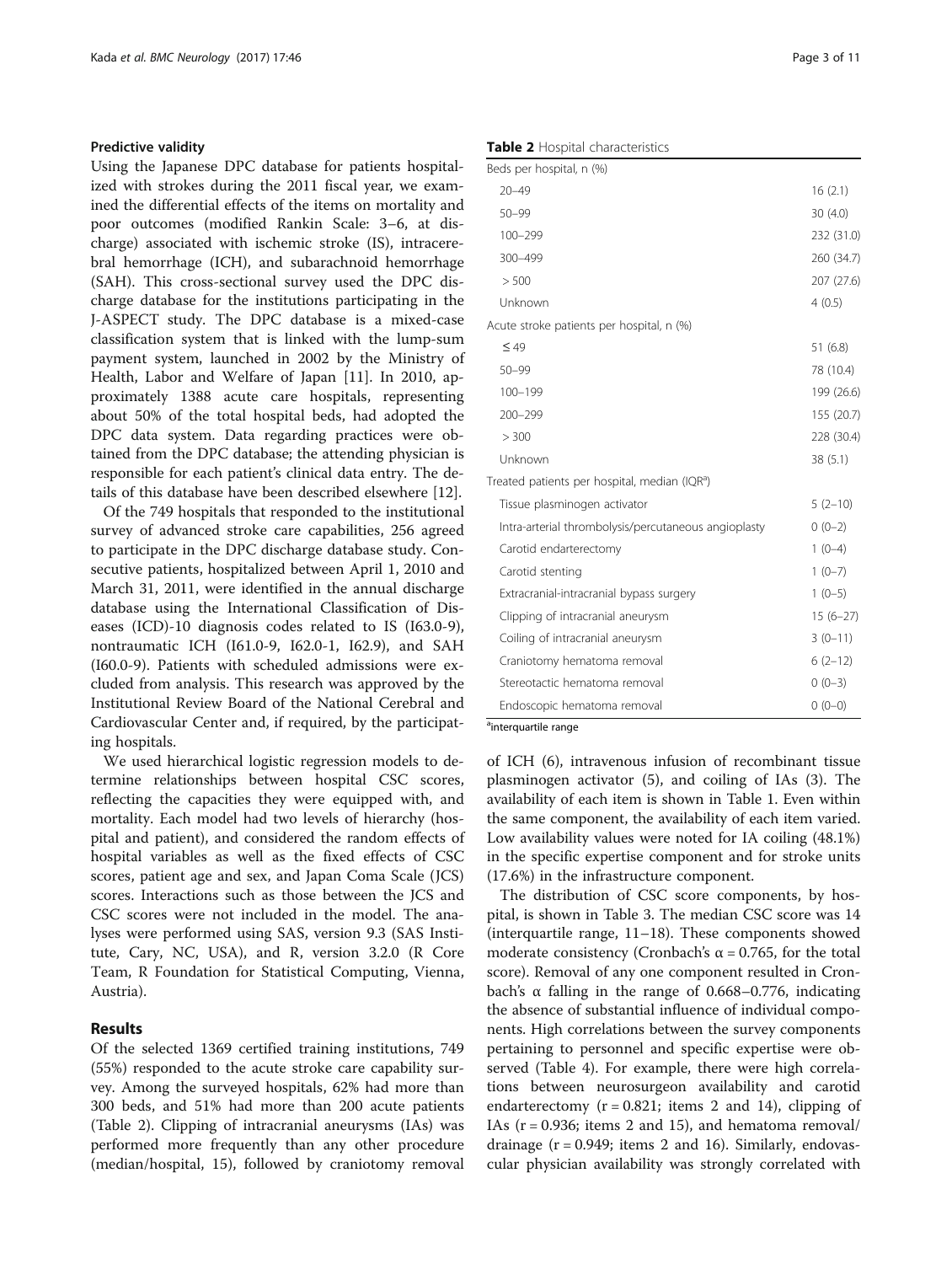<span id="page-3-0"></span>Table 3 The distribution of comprehensive stroke center score components and their consistency

| Components                         | Mean  | <b>SD</b> | Median        | IOR <sup>a</sup> | Cronbach's a |
|------------------------------------|-------|-----------|---------------|------------------|--------------|
| Personnel                          | 3.26  | 1.25      | 3             | $2 - 4$          | 0.724        |
| Diagnostic                         | 4.00  | 1.28      | 4             | $4 - 5$          | 0.741        |
| Specific expertise                 | 3.79  | 1.48      | 4             | $3 - 5$          | 0.668        |
| Infrastructure                     | 2.06  | 1.43      | $\mathcal{P}$ | $1 - 3$          | 0.674        |
| Education                          | 1.07  | 0.83      |               | $() - 2$         | 0.776        |
| <b>Total Score</b>                 | 14.18 | 457       | 14            | $11 - 18$        | 0.765        |
| $2x - 1$ and $2x - 1$ and $2x - 1$ |       |           |               |                  |              |

<sup>a</sup>interquartile range

coiling of IAs  $(r = 0.932)$ ; items 3 and 17) and intraarterial reperfusion therapy  $(r = 0.842$ ; items 3 and 18). Other relationships regarding diagnostics, infrastructure, and education did not stand out.

Factorial analysis, based on promax rotation, revealed four constructs (Table [5](#page-5-0)). The first pattern contained items pertaining to neurovascular surgery and intervention, such as endovascular physician availability, coiling of IAs, intra-arterial reperfusion therapy, 24/7 interventional services coverage, carotid endarterectomy, hematoma removal/drainage, clipping of IAs, neurosurgeon availability, rehabilitation therapy, 24/7 operating room staffing, and stroke rehabilitation nurse availability. The first pattern had the largest explained variance (43% of total variance). The second pattern included imaging modalities mainly associated with diagnostic neuroradiology (e.g., computed tomography, computed tomography angiography, digital cerebral angiography, and diffusion-weighted magnetic resonance imaging) and intensive care units. The third pattern contained items related to vascular neurology: transcranial Doppler, carotid duplex ultrasound, professional education, community education, stroke registry, and available stroke units. The fourth pattern represented neurocritical care and rehabilitation, and included the availability of neurologists, physical medicine and rehabilitation, and critical care medicine.

A total of 53,170 patients in the cohort were analyzed; the in-hospital mortality was 7.8% for IS, 16.8% for ICH, and 28.1% for SAH (Table [6\)](#page-6-0). Table [7](#page-7-0) shows the impact of hospital capacity for each of the 25 items on mortality. Among the four constructs obtained using factorial analysis, the availability of neurologists in neurocritical care and rehabilitation was significantly associated with reduced mortality of patients with IS ( $P < 0.05$ ). The 24/ 7 availability of interventional service coverage in neurovascular surgery and intervention  $(P < 0.05)$ , availability of intensive care units in diagnostic neurology, and physical medicine and rehabilitation in neurocritical care and rehabilitation ( $P < 0.05$ ) were related to SAH mortality. The total CSC score was related to the mortality associated with IS (OR, 0.973; 95% CI, 0.958–0.989), ICH (OR, 0.970; 95% CI, 0.950–0.990), and SAH (OR, 0.951; 95% CI, 0.925–0.977).

The proportions of poor outcomes (modified Rankin Scale, 3–6) were 49.2% for IS, 65.3% for ICH, and 56.4% for SAH (Table [6\)](#page-6-0). In contrast to mortality, the total CSC score was not significantly associated with poor outcomes in patients having any type of stroke (Table [8](#page-8-0)). The impact of hospital capacity for each of the 25 items on poor outcomes differed from that for mortality in some aspects. For example, among patients with IS, stroke unit availability were significantly associated with a reduced proportion of poor outcomes  $(P < 0.05)$ . Among patients with ICH and SAH, no significant association was observed between the availability of any item and poor outcomes.

# **Discussion**

We evaluated the consistency and validity of the CSC score; based on the Cronbach's  $\alpha$  value of 0.765, the five components were moderately consistent [[13\]](#page-9-0). The validity of the score was evaluated using factorial analysis, which revealed four major constructs. Although the four constructs were determined by the five components: personnel, diagnostic techniques, specific expertise, infrastructure, and education, this study showed a high correlation between the survey components pertaining to personnel and specific expertise. The unique fact that BC neurosurgeons comprise more than 95% of BC endovascular physicians, in Japan, may explain why personnel, specific expertise, and infrastructure components closely related to these different treatment aspects were grouped into the same construct (neurovascular surgery and intervention). Considering their influence on the variance of the CSC scores, temporal trends and geographical disparities focused on this construct may provide critical information for proper accreditation and implementation of CSCs.

With regard to the predictive validity of the CSC score, the four constructs had different effects on mortality and poor outcomes in patients with IS, ICH, and SAH. The availability of neurologists involved in neurocritical care and rehabilitation was significantly associated with reduced in-hospital morality in patients with IS. Recently, the treatment paradigm for acute IS has been changing rapidly, such that the critical role of endovascular intervention following tissue plasminogen activator infusion, for acute IS, has been established by several recent randomized controlled trials (MR Clean, ESCAPE, EXTEND-IA) [[14](#page-9-0)–[16\]](#page-9-0). Of note, however, the acute stroke care survey used in this study and the DPC database were both implemented before these evidences were published in 2015. The availability of BC neurosurgeons at more than 90% of the participating hospitals suggests the importance of multidisciplinary acute stroke care [\[17\]](#page-9-0).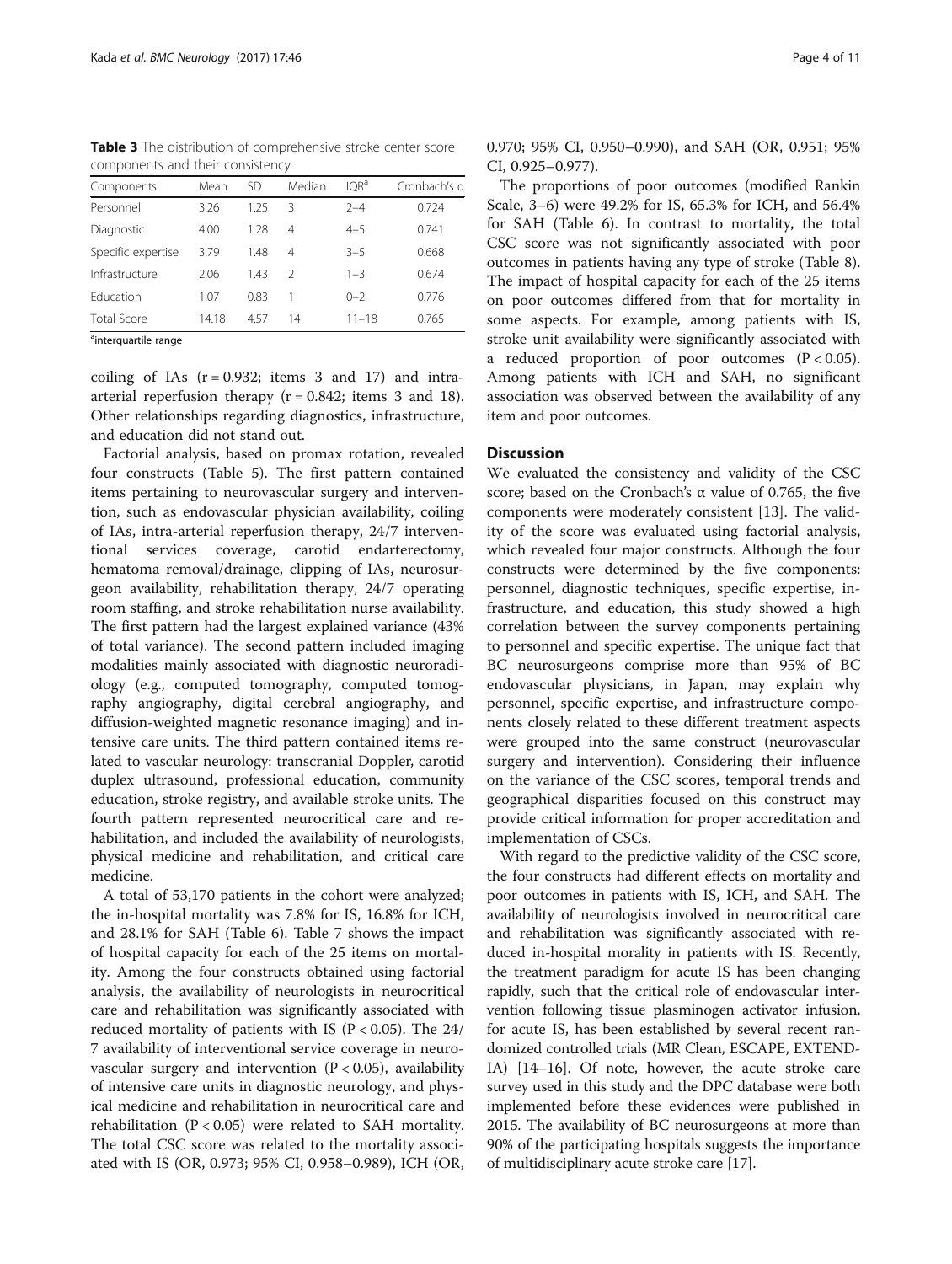<span id="page-4-0"></span>

| Table 4 Correlation coefficients between the 25 survey |          |        |        |          |                |          |                  | items    |         |             |                          |        |       |                |       |         |                |              |       |        |       |       |                 |       |       |
|--------------------------------------------------------|----------|--------|--------|----------|----------------|----------|------------------|----------|---------|-------------|--------------------------|--------|-------|----------------|-------|---------|----------------|--------------|-------|--------|-------|-------|-----------------|-------|-------|
| Item No <sup>a</sup>                                   |          | $\sim$ | $\sim$ | 4        | $\overline{5}$ | O        |                  | $\infty$ | $\circ$ | $\supseteq$ | $\overline{\phantom{0}}$ | $\sim$ | S     | $\overline{4}$ | 5     | $\circ$ | $\overline{1}$ | ⊵<br>$\cong$ | 20    | $\sim$ | 22    | 23    | $\overline{24}$ | 25    |       |
|                                                        | 1.000    |        |        |          |                |          |                  |          |         |             |                          |        |       |                |       |         |                |              |       |        |       |       |                 |       |       |
| $\sim$                                                 | $-0.071$ | 1.000  |        |          |                |          |                  |          |         |             |                          |        |       |                |       |         |                |              |       |        |       |       |                 |       |       |
| $\infty$                                               | 0.201    | 0.671  | 1.000  |          |                |          |                  |          |         |             |                          |        |       |                |       |         |                |              |       |        |       |       |                 |       |       |
|                                                        | 0.282    | 0.243  | 0.244  | 1.000    |                |          |                  |          |         |             |                          |        |       |                |       |         |                |              |       |        |       |       |                 |       |       |
| $\sqrt{ }$                                             | 0.520    | 0.063  | 0.259  | 0.476    | 1.000          |          |                  |          |         |             |                          |        |       |                |       |         |                |              |       |        |       |       |                 |       |       |
| O                                                      | 0.334    | 0.282  | 0.239  | $-0.190$ | 0.140          | 1.000    |                  |          |         |             |                          |        |       |                |       |         |                |              |       |        |       |       |                 |       |       |
|                                                        | 0.171    | 0.072  | 0.248  | 0.054    | 0.117          | 0.125    | 1.000            |          |         |             |                          |        |       |                |       |         |                |              |       |        |       |       |                 |       |       |
| $\infty$                                               | 0.300    | 0.451  | 0.265  | 0.202    | 0.037          | 0.392    | 0.007            | 1.000    |         |             |                          |        |       |                |       |         |                |              |       |        |       |       |                 |       |       |
| $\circ$                                                | $-0.018$ | 0.500  | 0.325  | 0.054    | $-0.025$       | 0.043    | 0.047            | 0.636    | 1.000   |             |                          |        |       |                |       |         |                |              |       |        |       |       |                 |       |       |
| ₽                                                      | $-0.027$ | 0.827  | 0.490  | 0.255    | 0.058          | 0.132    | $-0.005$         | 0.616    | 0.594   | 1.000       |                          |        |       |                |       |         |                |              |       |        |       |       |                 |       |       |
|                                                        | $-0.132$ | 0.701  | 0.264  | 0.201    | $-0.050$       | 0.017    | 0.055            | 0.632    | 0.614   | 0.830       | 1.000                    |        |       |                |       |         |                |              |       |        |       |       |                 |       |       |
| $\approx$                                              | 0.120    | 0.215  | 0.118  | 0.198    | 0.016          | $-0.196$ | 0.158            | 0.306    | 0.357   | 0.332       | 0.295                    | 1.000  |       |                |       |         |                |              |       |        |       |       |                 |       |       |
| $\widetilde{\phantom{a}}$                              | 0.155    | 0.435  | 0.361  | 0.156    | 0.036          | $-0.142$ | 0.102            | 0.194    | 0.287   | 0.492       | 0.372                    | 0.713  | 1.000 |                |       |         |                |              |       |        |       |       |                 |       |       |
| Ξ                                                      | 0.095    | 0.821  | 0.639  | 0.238    | 0.155          | 0.234    | 0.138            | 0.281    | 0.363   | 0.694       | 0.492                    | 0.196  | 0.305 | 1.000          |       |         |                |              |       |        |       |       |                 |       |       |
| $\Xi$                                                  | 0.029    | 0.936  | 0.669  | 0.208    | 0.073          | 0.253    | 0.123            | 0.414    | 0.405   | 0.840       | 0.675                    | 0.253  | 0.521 | 0.885          | 1.000 |         |                |              |       |        |       |       |                 |       |       |
| $\widetilde{\phantom{a}}$                              | 0.010    | 0.949  | 0.709  | 0.227    | 0.053          | 0.263    | 0.105            | 0.431    | 0.429   | 0.831       | 0.663                    | 0.256  | 0.512 | 0.865          | 0.987 | 1.000   |                |              |       |        |       |       |                 |       |       |
| Ξ                                                      | 0.215    | 0.648  | 0.932  | 0.283    | 0.270          | 0.228    | 0.37             | 0.262    | 0.288   | 0.486       | 0.243                    | 0.220  | 0.386 | 0.648          | 0.695 | 0.729   | 1.000          |              |       |        |       |       |                 |       |       |
| $\frac{8}{10}$                                         | 0.092    | 0.784  | 0.842  | 0.209    | 0.226          | 0.215    | 0.289            | 0.234    | 0.407   | 0.646       | 0.391                    | 0.247  | 0.418 | 0.754          | 0.793 | 0.821   | 0.874          | 1.000        |       |        |       |       |                 |       |       |
| $\overline{0}$                                         | 0.185    | 0.378  | 0.277  | 0.109    | 0.045          | 0.049    | 0.37             | 0.197    | 0.333   | 0.340       | 0.193                    | 0.206  | 0.260 | 0.345          | 0.408 | 0.395   | 0.307          | 0.357        | 1.000 |        |       |       |                 |       |       |
| 20                                                     | 0.154    | 0.358  | 0.256  | 0.237    | 0.086          | $-0.230$ | 0.01             | 0.451    | 0.197   | 0.416       | 0.374                    | 0.187  | 0.229 | 0.325          | 0.403 | 0.416   | 0.265          | 0.243        | 0.291 | 1.000  |       |       |                 |       |       |
| $\bar{\sim}$                                           | 0.291    | 0.599  | 0.603  | 0.205    | 0.155          | 0.314    | 0.180            | 0.484    | 0.287   | 0.583       | 0.429                    | 0.193  | 0.386 | 0.714          | 0.756 | 0.718   | 0.564          | 0.515        | 0.443 | 0.382  | 1.000 |       |                 |       |       |
| $\mathcal{Z}$                                          | 0.273    | 0.515  | 0.912  | 0.226    | 0.218          | 0.229    | $\infty$<br>0.37 | 0.347    | 0.277   | 0.464       | 0.224                    | 0.217  | 0.400 | 0.538          | 0.594 | 0.626   | 0.895          | 0.762        | 0.321 | 0.283  | 0.697 | 1.000 |                 |       |       |
| 23                                                     | 0.203    | 0.314  | 0.360  | 0.145    | 0.210          | 0.014    | 0.21             | 0.059    | 0.342   | 0.357       | 0.253                    | 0.287  | 0.406 | 0.373          | 0.425 | 0.451   | 0.385          | 0.405        | 0.381 | 0.165  | 0.369 | 0.362 | 1.000           |       |       |
| $\overline{24}$                                        | 0.193    | 0.346  | 0.298  | 0.080    | 0.134          | 0.188    | 0.104            | 0.179    | 0.219   | 0.234       | 0.079                    | 0.249  | 0.414 | 0.266          | 0.337 | 0.334   | 0.293          | 0.314        | 0.408 | 0.174  | 0.303 | 0.344 | 0.315           | 1.000 |       |
| 25                                                     | 0.038    | 0.425  | 0.230  | 0.025    | 0.073          | $-0.114$ | 0.055            | 0.012    | 0.312   | 0.292       | 0.260                    | 0.193  | 0.289 | 0.373          | 0.422 | 0.395   | 0.267          | 0.359        | 0.417 | 0.101  | 0.282 | 0.221 | 0.311           | 0.576 | 1.000 |
| <sup>a</sup> ltem No in Table 1                        |          |        |        |          |                |          |                  |          |         |             |                          |        |       |                |       |         |                |              |       |        |       |       |                 |       |       |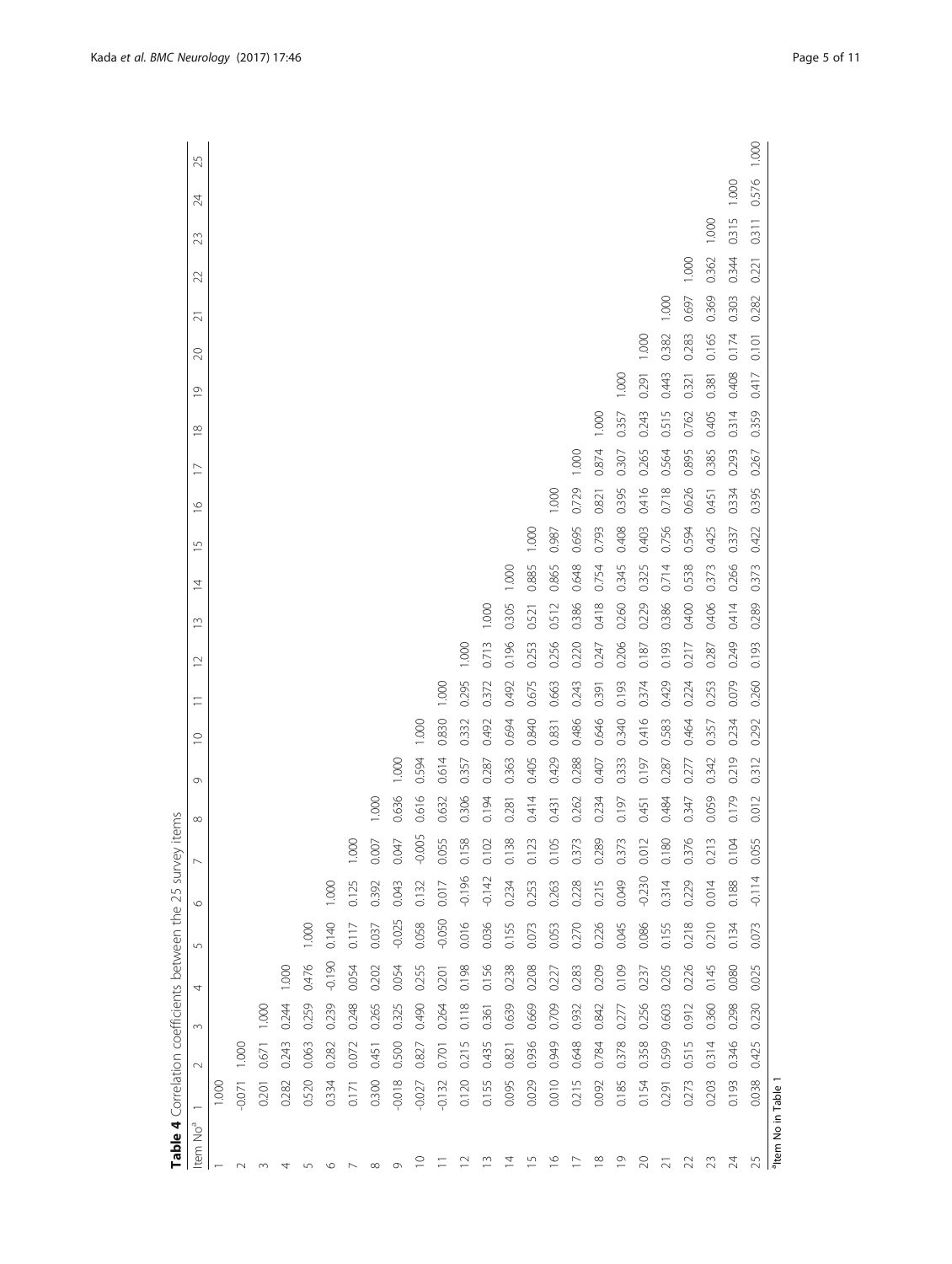# <span id="page-5-0"></span>Table 5 Factor analysis

|                |                                       | Factor 1                                  | Factor 2                     | Factor 3           | Factor 4                                 |
|----------------|---------------------------------------|-------------------------------------------|------------------------------|--------------------|------------------------------------------|
|                |                                       | Neurovascular surgery<br>and intervention | Diagnostic<br>neuroradiology | Vascular neurology | Neurocritical care<br>and rehabilitation |
|                | Proportion explained                  | 0.43                                      | 0.25                         | 0.19               | 0.14                                     |
| Item No        | Items                                 | Standardized loadings (pattern matrix)    |                              |                    |                                          |
| 3              | Endovascular physicians               | $0.91$ <sup>d</sup>                       | $-0.07$                      | $-0.04$            | 0.12                                     |
| 17             | Coiling of intracranial aneurysm      | 0.89                                      | $-0.11$                      | 0.04               | 0.15                                     |
| 18             | Intra-arterial reperfusion therapy    | 0.88                                      | 0.00                         | 0.10               | $-0.05$                                  |
| 22             | Interventional services coverage 24/7 | 0.80                                      | $-0.09$                      | 0.05               | 0.23                                     |
| 14             | Carotid endarterectomy                | 0.76                                      | 0.24                         | $-0.01$            | $-0.10$                                  |
| 16             | Hematoma removal/draining             | 0.75                                      | 0.37                         | 0.06               | $-0.16$                                  |
| 15             | Clipping of intracranial aneurysm     | 0.73                                      | 0.37                         | 0.08               | $-0.16$                                  |
| $\overline{2}$ | Neurosurgeons                         | 0.69                                      | 0.43                         | 0.02               | $-0.22$                                  |
| 6              | Rehabilitation therapy                | 0.59                                      | 0.07                         | $-0.63$            | 0.18                                     |
| 21             | Operating room staffed 24/7           | 0.59                                      | 0.28                         | 0.00               | 0.18                                     |
| 7              | Stroke rehabilitation nurses          | 0.34                                      | $-0.36$                      | 0.21               | 0.20                                     |
| 8              | $CT^a$                                | $-0.03$                                   | 0.89                         | $-0.21$            | 0.34                                     |
| 11             | CT angiography                        | 0.08                                      | 0.84                         | 0.06               | $-0.17$                                  |
| 10             | Digital cerebral angiography          | 0.36                                      | 0.70                         | 0.08               | $-0.10$                                  |
| 9              | MRI <sup>b</sup> with diffusion       | 0.03                                      | 0.59                         | 0.23               | $-0.06$                                  |
| 20             | Intensive care unit                   | $-0.06$                                   | 0.50                         | 0.17               | 0.22                                     |
| 13             | TCD <sup>c</sup>                      | 0.02                                      | 0.15                         | 0.71               | 0.04                                     |
| 12             | Carotid duplex ultrasound             | $-0.31$                                   | 0.26                         | 0.72               | 0.16                                     |
| 25             | Professional education                | 0.23                                      | $-0.15$                      | 0.63               | $-0.23$                                  |
| 24             | Community education                   | 0.21                                      | $-0.17$                      | 0.56               | 0.07                                     |
| 23             | Stroke registry                       | 0.24                                      | $-0.08$                      | 0.52               | 0.10                                     |
| 19             | Stroke unit                           | 0.23                                      | $-0.05$                      | 0.49               | 0.06                                     |
| 1              | Neurologists                          | $-0.02$                                   | $-0.02$                      | 0.02               | 0.85                                     |
| 5              | Physical medicine and rehabilitation  | 0.10                                      | $-0.09$                      | 0.00               | 0.72                                     |
| 4              | Critical care medicine                | $-0.09$                                   | 0.25                         | 0.14               | 0.55                                     |

<sup>a</sup>computed tomography; <sup>b</sup>magnetic resonance imaging; <sup>c</sup>transcranial Doppler; <sup>d</sup>values > 0.300 are shown in bold font

The association between the availability of a stroke care unit and the increased proportion of favorable outcomes after IS, observed in this study, is consistent with a 2009 Cochrane review conducted by the Stroke Unit Trialists' Collaboration that showed the benefits of stroke unit care in terms of reducing death, dependency, and institutional care [[18\]](#page-9-0).

The SAH-associated mortality was higher than that associated with IS or ICH, and the condition of the patients with SAH was also more severe and required more urgent intervention. Accordingly, the availability of items representing SAH treatment, such as 24/7 interventional service coverage, intensive care unit, and BC physical medicine and rehabilitation, showed the greatest effects on mortality. The critical role of endovascular coil embolization for ruptured IAs was previously

established by the International Subarachnoid Aneurysms Trial [\[19](#page-9-0)]. Using Nationwide Inpatient Survey data, Qureshi et al. reported a significant increase in endovascular treatment as well as a decrease in inhospital mortality (2000–2002, 27%; 2004–2006, 24%) in patients with SAH after publication of the International Subarachnoid Trial (ISAT) in 2002 [[20](#page-9-0)]. However, whether the ISAT results can be generalized to all patients with SAH is questionable because most of the patients enrolled in the study were patients with good clinical grades, having small, anterior circulation aneurysms.

The second common cause of SAH-related death and poor functional outcome is rebleeding [[21](#page-10-0)], and early treatment of the ruptured aneurysm is known to lower the incidence of rebleeding. Intensive care unit and 24/7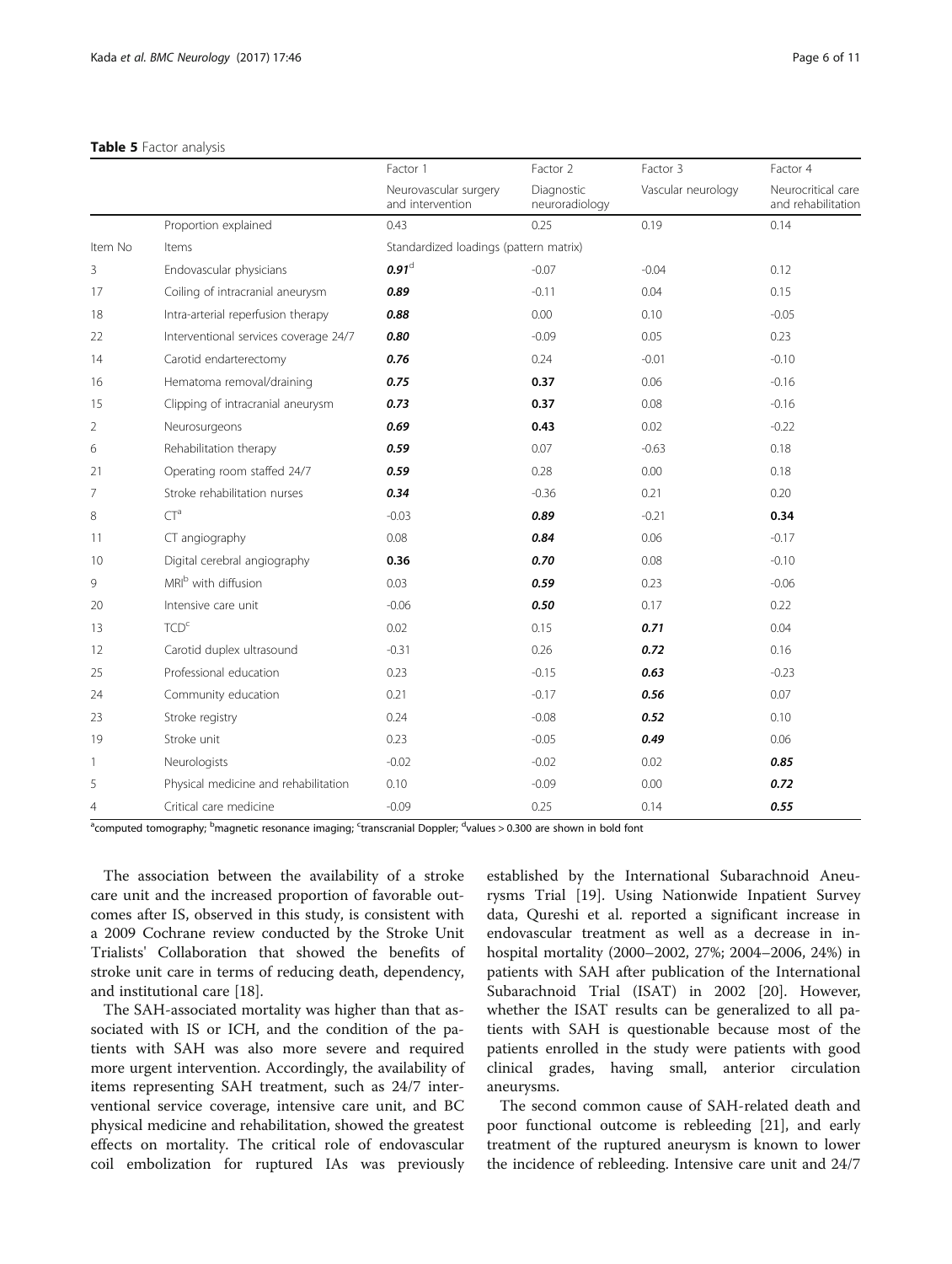<span id="page-6-0"></span>

| Table 6 Demographics of the patient cohort at diagnosis, mortality, and severe disability at discharge |  |  |  |  |  |
|--------------------------------------------------------------------------------------------------------|--|--|--|--|--|
|                                                                                                        |  |  |  |  |  |

|                                                                         | Total         |      | IS <sup>a</sup> |      | $\text{ICH}^{\text{b}}$ |      | SAH <sup>c</sup> |      |
|-------------------------------------------------------------------------|---------------|------|-----------------|------|-------------------------|------|------------------|------|
|                                                                         | $(n = 53170)$ |      | $(n = 32671)$   |      | $(n = 15699)$           |      | $(n = 4934)$     |      |
|                                                                         | N             | %    | $\mathbb N$     | %    | N                       | %    | N                | %    |
| Male                                                                    | 29353         | 55.2 | 18816           | 57.6 | 9030                    | 57.5 | 1584             | 32.1 |
| Age (years)                                                             |               |      |                 |      |                         |      |                  |      |
| $18 - 50$                                                               | 3515          | 6.6  | 1328            | 4.1  | 1271                    | 8.1  | 927              | 18.8 |
| $51 - 60$                                                               | 5824          | 11.0 | 2742            | 8.4  | 2171                    | 13.8 | 934              | 18.9 |
| $61 - 70$                                                               | 11744         | 22.1 | 6894            | 21.1 | 3640                    | 23.2 | 1242             | 25.2 |
| $71 - 80$                                                               | 15825         | 29.8 | 10342           | 31.7 | 4466                    | 28.4 | 1048             | 21.2 |
| $81 - 106$                                                              | 16262         | 30.6 | 11365           | 34.8 | 4151                    | 26.4 | 783              | 15.9 |
| Hypertension                                                            | 39918         | 75.1 | 22531           | 69.0 | 13281                   | 84.6 | 4229             | 85.7 |
| Diabetes mellitus                                                       | 13725         | 25.8 | 9318            | 28.5 | 3278                    | 20.9 | 1174             | 23.8 |
| Hyperlipidemia                                                          | 15015         | 28.2 | 11104           | 34.0 | 2529                    | 16.1 | 1412             | 28.6 |
| Smoking ( $n = 44842$ )                                                 | 12761         | 24.0 | 8188            | 25.1 | 3540                    | 22.5 | 1074             | 21.8 |
| Japan Coma Scale                                                        |               |      |                 |      |                         |      |                  |      |
| $\Omega$                                                                | 19635         | 36.9 | 15027           | 46.0 | 3620                    | 23.1 | 1024             | 20.8 |
| 1-digit code                                                            | 19371         | 36.4 | 12375           | 37.9 | 5934                    | 37.8 | 1117             | 22.6 |
| 2-digit code                                                            | 6937          | 13.0 | 3396            | 10.4 | 2705                    | 17.2 | 852              | 17.3 |
| 3 digit code                                                            | 7227          | 13.6 | 1873            | 5.7  | 3440                    | 21.9 | 1941             | 39.3 |
| Emergency admission by ambulance                                        | 31995         | 60.2 | 17336           | 53.1 | 10909                   | 69.5 | 3830             | 77.6 |
| Mortality                                                               | 6522          | 12.3 | 2535            | 7.8  | 2630                    | 16.8 | 1384             | 28.1 |
| Poor outcome (modified Rankin Scale 3-6)<br>at discharge. $(N = 51719)$ | 28238         | 54.6 | 15566           | 49.2 | 10044                   | 65.3 | 2721             | 56.4 |

<sup>a</sup>ischemic stroke; <sup>b</sup>intracerebral hemorrhage; <sup>c</sup>subarachnoid hemorrhage

interventional coverage availability were significant factors associated with decreasing in-hospital mortality after SAH. These findings are explained by the importance of early obliteration of ruptured aneurysms for preventing rebleeding and by the early detection and appropriate treatment of vasospasms, another important cause of morbidity and mortality in patients with SAH. The study provided additional evidence that the availability of endovascular treatment and surgical clipping may reduce in-hospital mortality in patients with SAH [\[22](#page-10-0)]. Another recent study also showed that an early mobilization program for patients with aneurysmal SAH is feasible and safe [\[23](#page-10-0)]. In addition, appropriate nutritional care from the acute stage is reported to be essential for improving functional outcomes and reducing post-SAH mortality [\[24](#page-10-0)]. Taken together, the significant association between the availability of BC physical medicine and rehabilitation and reduced mortality observed in our study reinforces the importance of comprehensive care capabilities, including early rehabilitation and nutritional care for patients with SAH, to prevent complications. Further investigation is required to understand the role of BC physical medicine and rehabilitation in reducing SAHassociated mortality.

Finally, the total CSC score correlated with reduced mortality for all types of stroke, supporting the usefulness of this score as a comprehensive measure of acute stroke care capabilities. Another study showed that hemorrhagic stroke patients admitted to CSCs were more likely to receive neurosurgical and endovascular treatments and to be alive at 90 days than patients admitted to other hospitals. The authors used certification by the New Jersey Department of Health and Senior Services to identify CSCs. The impacts of CSCs on mortality determined in that study are similar to the results obtained using our simple scoring system [[25\]](#page-10-0).

In contrast to its impact on in-hospital mortality, the total CSC score did not show a significant impact on poor functional outcomes in patients with any type of stroke. Similarly, no specific item had a significant impact on poor outcomes in patients with hemorrhagic stroke. In patients with IS, the significant role of the presence of a stroke unit in reducing poor outcomes, observed in the present study, was consistent with the results of a previous report [\[26](#page-10-0)]. A validation study investigating functional outcomes using the DPC database may be necessary to explain the disparities between the total CSC scores (and specific items) on mortality and poor functional outcomes.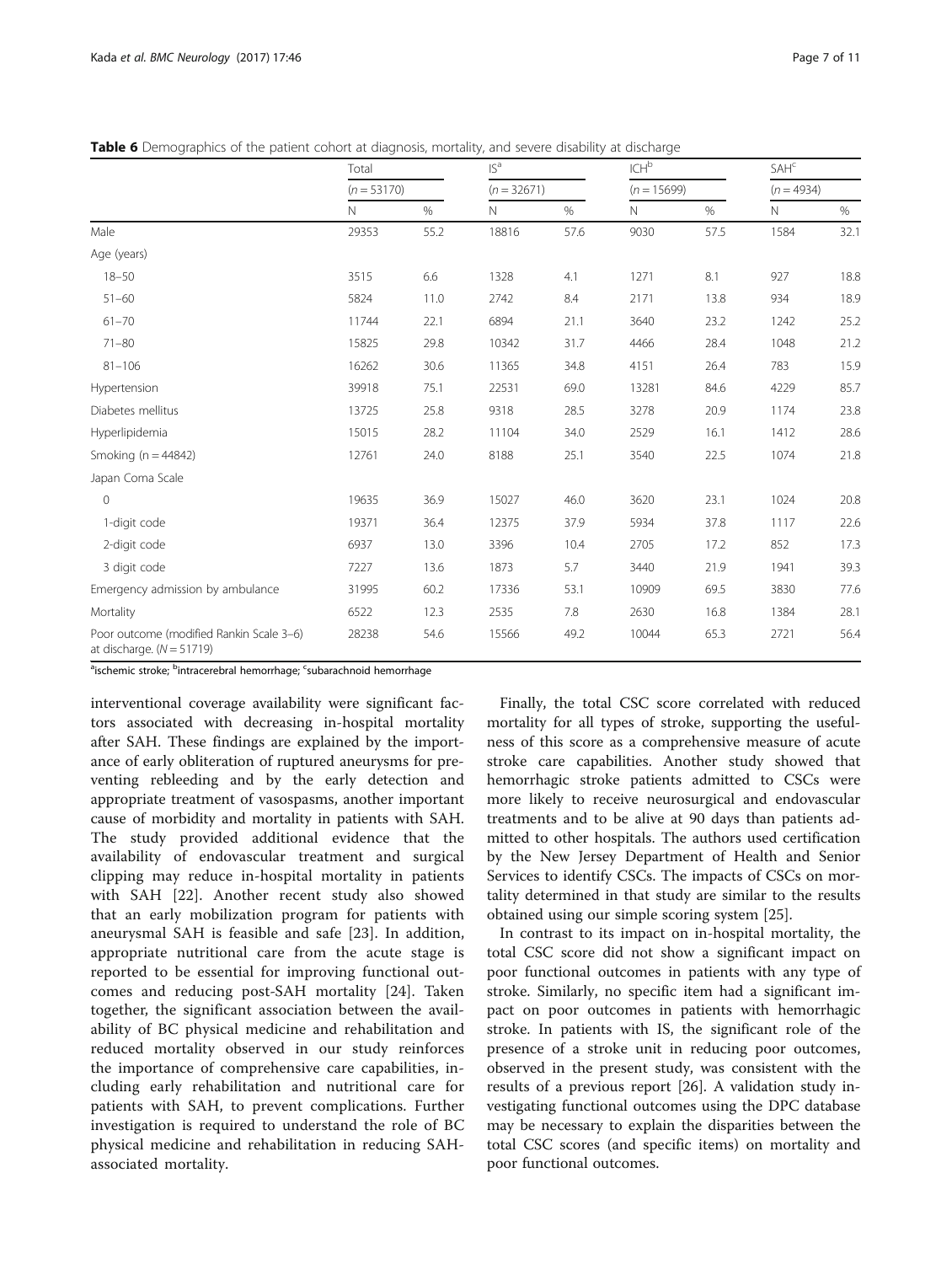<span id="page-7-0"></span>

| Table 7 The effect of items on mortality |  |  |  |  |  |  |  |
|------------------------------------------|--|--|--|--|--|--|--|
|------------------------------------------|--|--|--|--|--|--|--|

| Item           |                                                                    |                 | IS <sup>a</sup> |                     |               | ICH <sup>b</sup> |        |                      | <b>SAH<sup>c</sup></b> |        |
|----------------|--------------------------------------------------------------------|-----------------|-----------------|---------------------|---------------|------------------|--------|----------------------|------------------------|--------|
| No             | Items                                                              | $(n = 32671)$   |                 |                     | $(n = 15699)$ |                  |        | $(n = 4934)$         |                        |        |
|                |                                                                    | OR <sup>d</sup> |                 | 95% Cl <sup>e</sup> | <b>OR</b>     |                  | 95% CI | <b>OR</b>            |                        | 95% CI |
| $\overline{3}$ | Endovascular physicians                                            | 0.832           | 0.653           | 1.060               | 0.896         | 0.671            | 1.198  | 1.309                | 0.906                  | 1.891  |
| 17             | Coiling of intracranial aneurysm                                   | 1.062           | 0.832           | 1.355               | 1.075         | 0.797            | 1.451  | 0.982                | 0.667                  | 1.444  |
| 18             | Intra-arterial reperfusion therapy                                 | 1.155           | 0.931           | 1.434               | 0.919         | 0.706            | 1.194  | 0.854                | 0.608                  | 1.201  |
| 22             | Interventional services coverage 24/7                              | 1.071           | 0.831           | 1.379               | 1.145         | 0.844            | 1.555  | $0.674^{j}$          | 0.458                  | 0.992  |
| 14             | Carotid endarterectomy                                             | 0.945           | 0.708           | 1.262               | 0.833         | 0.595            | 1.165  | 0.789                | 0.503                  | 1.237  |
| 15 and 16      | Clipping of intracranial aneurysm<br>and hematoma removal/draining | 0.798           | 0.465           | 1.368               | 0.537         | 0.266            | 1.088  | 0.359                | 0.082                  | 1.564  |
| 2              | Neurosurgeons                                                      | 0.905           | 0.530           | 1.546               | 1.513         | 0.744            | 3.077  | 0.840                | 0.230                  | 3.071  |
| 6              | Rehabilitation therapy                                             | 1.000           |                 |                     | 1.000         |                  |        | 1.000                |                        |        |
| 21             | Operating room staffed 24/7                                        | 0.986           | 0.826           | 1.176               | 0.956         | 0.769            | 1.187  | 1.217                | 0.921                  | 1.610  |
| $\overline{7}$ | Stroke rehabilitation nurses                                       | 1.021           | 0.831           | 1.253               | 1.019         | 0.803            | 1.293  | 1.074                | 0.803                  | 1.436  |
| 8              | $CT^{f}$                                                           | 0.963           | 0.208           | 4.462               | 0.515         | 0.035            | 7.590  | 1.000                |                        |        |
| 11             | CT angiography                                                     | 1.127           | 0.877           | 1.449               | 0.820         | 0.608            | 1.107  | 0.978                | 0.662                  | 1.446  |
| 10             | Digital cerebral angiography                                       | 0.840           | 0.652           | 1.082               | 1.243         | 0.917            | 1.684  | 1.068                | 0.722                  | 1.580  |
| 9              | MRI <sup>g</sup> with diffusion                                    | 1.117           | 0.849           | 1.471               | 0.844         | 0.605            | 1.176  | 0.897                | 0.581                  | 1.383  |
| 20             | Intensive care unit                                                | 1.032           | 0.897           | 1.188               | 0.964         | 0.813            | 1.144  | $0.795^{j}$          | 0.640                  | 0.988  |
| 13             | TCD <sup>h</sup>                                                   | 0.852           | 0.699           | 1.038               | 0.879         | 0.700            | 1.105  | 1.222                | 0.930                  |        |
| 12             | Carotid duplex ultrasound                                          | 1.039           | 0.889           | 1.215               | 1.021         | 0.849            | 1.228  | 1.119                | 0.891                  | 1.406  |
| 25             | Professional education                                             | 0.907           | 0.765           | 1.076               | 1.061         | 0.868            | 1.296  | 0.954                | 0.751                  | 1.212  |
| 24             | Community education                                                | 0.948           | 0.810           | 1.109               | 0.908         | 0.753            | 1.094  | 0.800                | 0.636                  | 1.006  |
| 23             | Stroke registry                                                    | 0.895           | 0.781           | 1.026               | 0.861         | 0.732            | 1.013  | 0.915                | 0.749                  | 1.118  |
| 19             | Stroke unit                                                        | 0.993           | 0.838           | 1.177               | 0.887         | 0.724            | 1.086  | 0.871                | 0.679                  | 1.118  |
| $\mathbf{1}$   | Neurologists                                                       | $0.854^{j}$     | 0.742           | 0.982               | 1.043         | 0.881            | 1.234  | 1.110                | 0.901                  | 1.367  |
| 5              | Physical medicine and rehabilitation                               | 1.025           | 0.844           | 1.245               | 0.976         | 0.777            | 1.225  | $0.746^{j}$          | 0.562                  | 0.991  |
| $\overline{4}$ | Critical care medicine                                             | 0.967           | 0.825           | 1.134               | 0.993         | 0.823            | 1.200  | 0.895                | 0.712                  | 1.126  |
|                | Total CSC <sup>i</sup> score                                       | $0.973^{j}$     | 0.958           | 0.989               | $0.970^{j}$   | 0.950            | 0.990  | $0.951$ <sup>j</sup> | 0.925                  | 0.977  |

<sup>a</sup>ischemic stroke; <sup>b</sup>intracerebral hemorrhage; <sup>c</sup>subarachnoid hemorrhage; <sup>d</sup>OR odds ratio adjusted by hierarchical logistic model including patient age, sex, Japan<br>Come Scale scores, and bospital variables: <sup>e</sup>CL confi Coma Scale scores, and hospital variables; <sup>e</sup>CI confidence interval; <sup>f</sup>computed tomography; <sup>g</sup>magnetic resonance imaging; <sup>h</sup>transcranial Doppler; <sup>i</sup>comprehensive<br>stroke center: <sup>j</sup>P < 0.05 (hierarchical logistic model stroke center; <sup>j</sup> $P < 0.05$  (hierarchical logistic model)

#### Strengths and limitations of the present study

First, this study is limited by a possible selection bias because hospitals actively working to improve stroke care were more likely to respond to the questionnaire. However, the coverage of the J-ASPECT Study group, which collaborates with the Japan Neurosurgical Society and the Japanese Congress of Neurological Surgeons, was broad enough to provide a reliable study sample. Second, information bias might have existed (self-reporting, recall, and nonresponse). Third, the CSC score mainly evaluated structural measures and did not consider their utilization, supported with real data. To assess clinical practice quality, the use of process measures is preferred [[27\]](#page-10-0), but process measures, such as electrocardiogram monitoring and pulse oximetry, were not considered in this scoring system [\[4](#page-9-0), [28\]](#page-10-0). However,

strong correlations between survey components pertaining to personnel and specific expertise (e.g., availability of neurosurgeons and carotid endarterectomy) were observed in this study, suggesting that these items may not be considered as purely structural, but may have characteristics of both structural and process measures. We are planning to develop a new registry system in the J-ASPECT Study to include key metrics required for certification of CSCs in the US, in addition to the DPC database, to study and monitor the association of such quality metrics on mortality and morbidity of acute stroke patients, in Japan. Fourth, in-hospital mortality was selected as an outcome measure to test the validity of the CSC score. A recent systematic review showed that hospital mortality does not necessarily reflect the quality of clinical practice because mortality is affected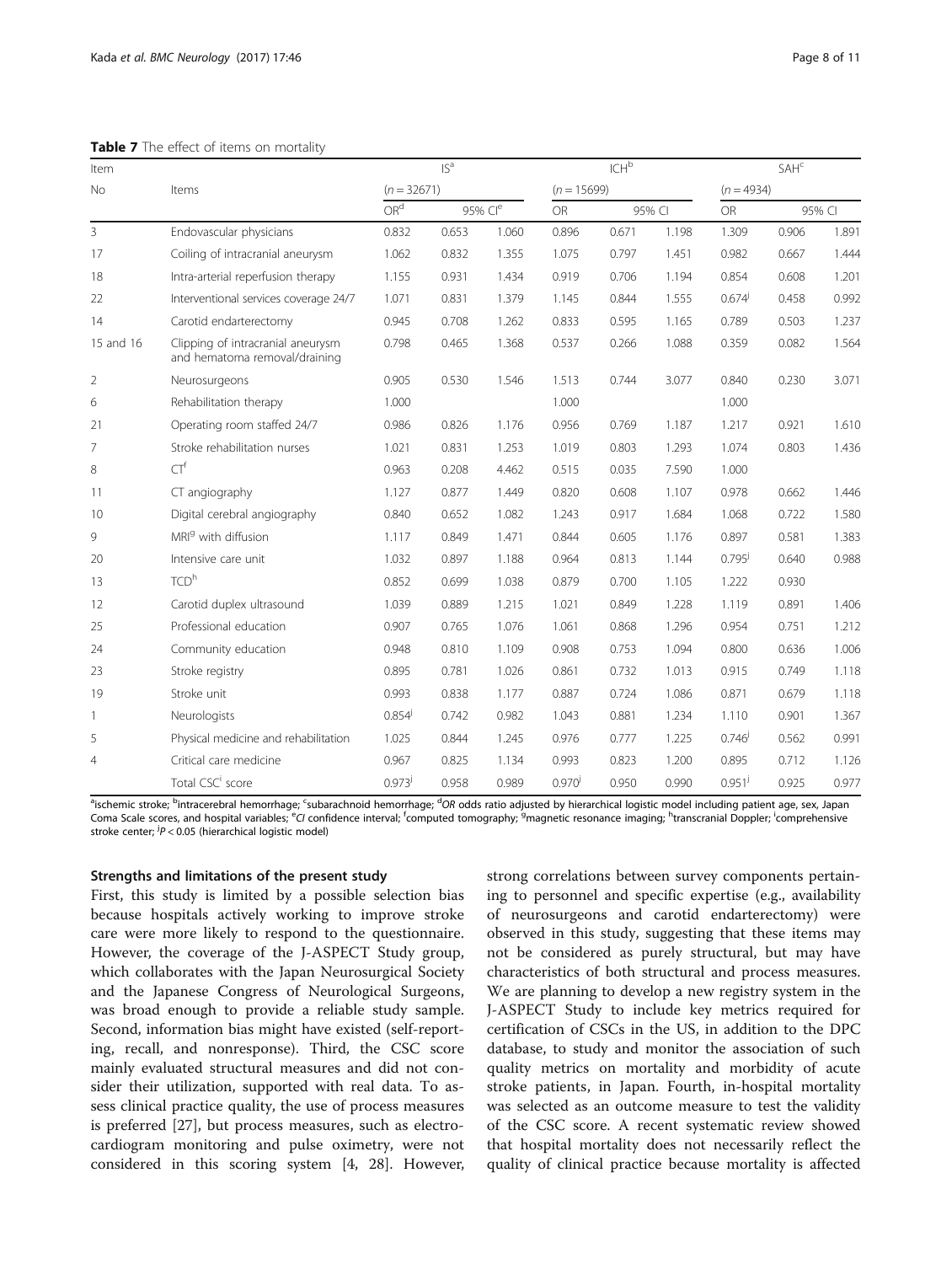| Item         |                                                                    |                 | $ S^a$ |                     |               | ICH <sup>b</sup> |        |              | SAH <sup>c</sup> |        |
|--------------|--------------------------------------------------------------------|-----------------|--------|---------------------|---------------|------------------|--------|--------------|------------------|--------|
| <b>No</b>    | Items                                                              | $(n = 31640)$   |        |                     | $(n = 15391)$ |                  |        | $(n = 4821)$ |                  |        |
|              |                                                                    | OR <sup>d</sup> |        | 95% Cl <sup>e</sup> | <b>OR</b>     |                  | 95% CI | <b>OR</b>    |                  | 95% CI |
| 3            | Endovascular physicians                                            | 1.180           | 0.890  | 1.563               | 0.896         | 0.671            | 1.198  | 1.267        | 0.856            | 1.875  |
| 17           | Coiling of intracranial aneurysm                                   | 0.838           | 0.634  | 1.106               | 1.075         | 0.797            | 1.451  | 0.933        | 0.618            | 1.407  |
| 18           | Intra-arterial reperfusion therapy                                 | 0.990           | 0.777  | 1.261               | 0.919         | 0.706            | 1.194  | 0.704        | 0.487            | 1.017  |
| 22           | Interventional services coverage 24/7                              | 0.969           | 0.725  | 1.295               | 1.145         | 0.844            | 1.555  | 0.928        | 0.615            | 1.400  |
| 14           | Carotid endarterectomy                                             | 1.293           | 0.946  | 1.768               | 0.833         | 0.595            | 1.165  | 0.838        | 0.511            | 1.376  |
| 15 and 16    | Clipping of intracranial aneurysm<br>and hematoma removal/draining | 0.763           | 0.427  | 1.364               | 0.537         | 0.266            | 1.088  | 0.553        | 0.065            | 4.693  |
| 2            | Neurosurgeons                                                      | 1.026           | 0.582  | 1.807               | 1.513         | 0.744            | 3.077  | 4.449        | 0.987            | 20.041 |
| 6            | Rehabilitation therapy                                             | 1.000           |        |                     | 1.000         |                  |        | 1.000        |                  |        |
| 21           | Operating room staffed 24/7                                        | 0.883           | 0.723  | 1.078               | 0.956         | 0.769            | 1.187  | 0.959        | 0.712            | 1.290  |
| 7            | Stroke rehabilitation nurses                                       | 0.874           | 0.693  | 1.101               | 1.019         | 0.803            | 1.293  | 0.877        | 0.641            | 1.200  |
| 8            | $CT^{f}$                                                           | 1.328           | 0.296  | 5.956               | 0.515         | 0.035            | 7.590  | 1.000        |                  |        |
| 11           | CT angiography                                                     | 1.227           | 0.931  | 1.617               | 0.820         | 0.608            | 1.107  | 0.877        | 0.579            | 1.329  |
| 10           | Digital cerebral angiography                                       | 0.912           | 0.685  | 1.213               | 1.243         | 0.917            | 1.684  | 1.274        | 0.842            | 1.928  |
| 9            | MRI <sup>9</sup> with diffusion                                    | 0.940           | 0.706  | 1.252               | 0.844         | 0.605            | 1.176  | 0.793        | 0.490            | 1.284  |
| 20           | Intensive care unit                                                | 0.987           | 0.842  | 1.156               | 0.964         | 0.813            | 1.144  | 1.000        | 0.795            | 1.259  |
| 13           | TCD <sup>h</sup>                                                   | 0.966           | 0.773  | 1.208               | 0.879         | 0.700            | 1.105  | 1.152        | 0.858            | 1.547  |
| 12           | Carotid duplex ultrasound                                          | 1.183           | 0.988  | 1.415               | 1.021         | 0.849            | 1.228  | 1.206        | 0.945            | 1.538  |
| 25           | Professional education                                             | 0.892           | 0.737  | 1.079               | 1.061         | 0.868            | 1.296  | 1.015        | 0.782            | 1.317  |
| 24           | Community education                                                | 1.144           | 0.957  | 1.368               | 0.908         | 0.753            | 1.094  | 0.871        | 0.680            | 1.116  |
| 23           | Stroke registry                                                    | 0.981           | 0.840  | 1.146               | 0.861         | 0.732            | 1.013  | 0.860        | 0.695            | 1.065  |
| 19           | Stroke unit                                                        | 0.783           | 0.645  | 0.952               | 0.887         | 0.724            | 1.086  | 0.878        | 0.676            | 1.141  |
| $\mathbf{1}$ | Neurologists                                                       | 1.137           | 0.969  | 1.335               | 1.043         | 0.881            | 1.234  | 1.096        | 0.877            | 1.370  |
| 5            | Physical medicine and rehabilitation                               | 1.163           | 0.934  | 1.449               | 0.976         | 0.777            | 1.225  | 0.979        | 0.725            | 1.322  |
| 4            | Critical care medicine                                             | 1.113           | 0.929  | 1.334               | 0.993         | 0.823            | 1.200  | 1.062        | 0.830            | 1.360  |
|              | Total CSC <sup>i</sup> score                                       | 0.995           | 0.977  | 1.014               | 1.007         | 0.984            | 1.030  | 0.978        | 0.950            | 1.008  |

<span id="page-8-0"></span>Table 8 The effect of items on poor outcome (modified Rankin Scale 3-6)

<sup>a</sup>ischemic stroke; <sup>b</sup>intracerebral hemorrhage; <sup>c</sup>subarachnoid hemorrhage; <sup>d</sup>OR odds ratio adjusted by hierarchical logistic model including patient age, sex, Japan<br>Come Scale scores, and bospital variables: <sup>e</sup>Cl: conf Coma Scale scores, and hospital variables; <sup>e</sup>CI: confidence interval; <sup>f</sup>computed tomography; <sup>g</sup>magnetic resonance imaging; <sup>h</sup>transcranial Doppler; <sup>i</sup>comprehensive stroke center; <sup>j</sup> $P < 0.05$  (hierarchical logistic model)

to a greater extent by the patients' condition rather than by the quality of practice [[29](#page-10-0)]. Possible correlations between specific items and mortality in patients with IS may have been missed because of the relatively low in-hospital mortality associated with these patients; a larger study is necessary to resolve this issue. Fifth, the DPC-based payment system contains limited information regarding patient condition severity beyond postdischarge data and the National Institute of Health Stroke (NIHSS) Scale, Glasgow Coma Scale (GCS), ICH- , or Hunt-Hess severity scores, upon admission. Nevertheless, the JCS is a useful tool for evaluating stroke severity. Notably, the importance of the JCS, published in 1974, for predicting stroke outcomes has been recently reconfirmed [\[9](#page-9-0), [30\]](#page-10-0). Further study is necessary to validate the results of the present study with other patient-level measurements, such as the NIHSS, GCS, etc. Despite the above limitations, clear correlations were revealed between the CSC score and in-hospital mortality in patients with all types of strokes. In future work, the score's components should be weighted according to stroke type, based on their influence on patient outcomes.

# Conclusions

The CSC score is a valid measure for assessing the capabilities of CSCs with regard to the availability of neurovascular surgery and intervention, vascular neurology, diagnostic neuroradiology, and neurocritical care and rehabilitation. The total CSC score was associated with mortality in patients with IS, ICH, and SAH, with varying contributions from the four abovementioned constructs.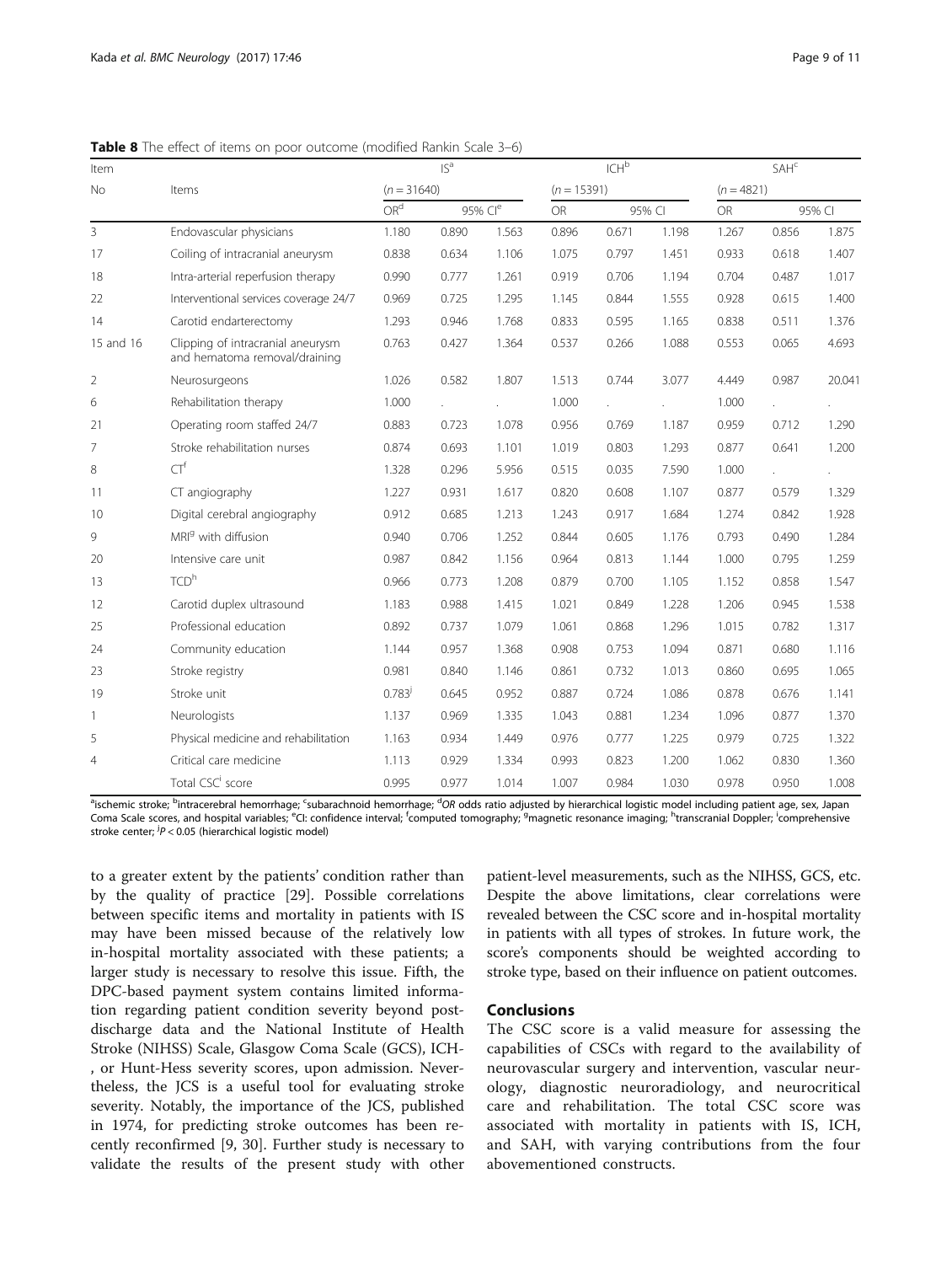#### <span id="page-9-0"></span>Abbreviations

BC: Board-certified; CI: Confidence interval; CSC: Comprehensive stroke center; DPC: Diagnosis combination procedure; GCS: Glasgow coma scale; IA: Intracranial aneurysm; ICH: Intracerebral hemorrhage; IS: Ischemic stroke; ISAT: International subarachnoid trial; JCS: Japan coma scale; NIHSS: National institute of health stroke; OR: Odds ratio; PSC: Primary stroke center; SAH: Subarachnoid hemorrhage

#### Acknowledgements

We thank Drs. Manabu Hasegawa, Tomoatsu Tsuji, and Yasuhiro Nishijima for their helpful discussions, Profs. Takamasa Kayama and Nobuo Hashimoto for their supervision of the Japan Neurosurgical Society collaboration, and Ms. Arisa Ishitoko for her secretarial assistance.

#### Funding

This work was supported by Grants-in-Aid from the Ministry of Health, Labor and Welfare of Japan and JSPS KAKENHI Grant Number 25293314 (principal investigator: KI). This research was partially supported by the Practical Research Project for Life-Style related Diseases, including Cardiovascular Diseases and Diabetes Mellitus, from the Japan Agency for Medical Research and Development.

#### Availability of data and materials

The datasets for this manuscript will not be shared, based on agreements between the principal investigator and the presidents of the participating hospitals.

#### Authors' contributions

KI initiated the collaborative project. AK, KN, SK, and KI designed the study, drafted and revised the article. AK, KN, SK monitored data collection and analyzed the data. JN, KO, JO, YS, TA, SM, IN, KT, SM, AS, HK, FN designed the study, and validated the survey questions from the views of physicians and experts. All authors read and approved the final manuscript.

#### Competing interests

KI has received grants from Nihon Medi-Physics, AstraZeneca, and Otsuka Pharmaceutical. JN has received an unrestricted research grant from Nihon Medi-Physics. IN has received lecture honoraria from Otsuka Pharmaceutical and Sanofi.

#### Consent for publication

Not applicable.

#### Ethics approval and consent to participate

Ethical approval was provided by National Cerebral and Cardiovascular Center in Japan.

#### Author details

<sup>1</sup> Department of Clinical Trials and Research, Clinical Research Center, National Hospital Organization Nagoya Medical Center, 4-1-1 Sannomaru, Naka-ku, Nagoya, Aichi 460-0001, Japan. <sup>2</sup>Center for Cardiovascular Disease Information, National Cerebral and Cardiovascular Center, Suita, Japan. <sup>3</sup>Integrative Stroke Imaging Center, National Cerebral and Cardiovascular Center, Suita, Japan. <sup>4</sup>Department of Neurosurgery, Iwate Medical University, Morioka, Japan. <sup>5</sup>Chiba Cardiovascular Center, Ichihara, Japan. <sup>6</sup>Department of Neurosurgery, Kyorin University, Mitaka, Japan. <sup>7</sup>Showa University, Tokyo, Japan. <sup>8</sup>Department of Neurosurgery, Osaka Medical College, Takatsuki, Japan. <sup>9</sup>Kokura Memorial Hospital, Fukuoka, Japan. <sup>10</sup>Departments of Cerebrovascular Medicine, National Cerebral and Cardiovascular Center, Suita, Japan. 11Department of Preventive Medicine and Community Health, University of Occupational and<br>Environmental Health, Kita-Kyushu, Japan. <sup>12</sup>Akita Prefectural Hospital Organization Research Institute for Brain and Blood Vessels, Akita, Japan. <sup>13</sup>Department of Neurosurgery, National Cerebral and Cardiovascular Center, Suita, Japan. 14Department of Public Health, Graduate School of Medicine, The University of Tokyo, Tokyo, Japan. 15Department of Neurosurgery, Graduate School of Medical Sciences, Kyushu University, Fukuoka, Japan.

#### Received: 25 July 2016 Accepted: 8 February 2017 Published online: 28 February 2017

#### References

- 1. Alberts MJ, Hademenos G, Latchaw RE, Jagoda A, Marler JR, Mayberg MR, et al. Recommendations for the establishment of primary stroke centers. Brain Attack Coalition. JAMA. 2000;283:3102–9.
- 2. Alberts MJ, Latchaw RE, Selman WR, Shephard T, Hadley MN, Brass LM, et al. Recommendations for comprehensive stroke centers: a consensus statement from the Brain Attack Coalition. Stroke. 2005;36:1597–616.
- Reeves MJ, Parker C, Fonarow GC, Smith EE, Schwamm LH. Development of stroke performance measures: definitions, methods, and current measures. Stroke. 2010;41:1573–8.
- 4. Leifer D, Bravata DM, Connors 3rd JJ, Hinchey JA, Jauch EC, Johnston SC, et al. Metrics for measuring quality of care in comprehensive stroke centers: detailed follow-up to Brain Attack Coalition comprehensive stroke center recommendations: a statement for healthcare professionals from the American Heart Association/American Stroke Association. Stroke. 2011;42:849–77.
- 5. Markovchick VJ, Moore EE. Optimal trauma outcome: trauma system design and the trauma team. Emerg Med Clin North Am. 2007;25:643–54.
- 6. Joint Commission on Accreditation of Healthcare Organizations. Updated Primary Stroke Center Certification appendix for the disease-specific care manual. Jt Comm Perspect. 2005;25:3–6.
- 7. Gropen TI, Gagliano PJ, Blake CA, Sacco RL, Kwiatkowski T, Richmond NJ, et al. Quality improvement in acute stroke: the New York State Stroke Center Designation Project. Neurology. 2006;67:88–93.
- 8. Stradling D, Yu W, Langdorf ML, Tsai F, Kostanian V, Hasso AN, et al. Stroke care delivery before vs after JCAHO stroke center certification. Neurology. 2007;68:469–70.
- lihara K, Nishimura K, Kada A, Nakagawara J, Toyoda K, Ogasawara K, et al. The impact of comprehensive stroke care capacity on the hospital volume of stroke interventions: a nationwide study in Japan: J-ASPECT Study. J Stroke Cerebrovasc Dis. 2014;23:1001–18.
- 10. Kubinger KD. On artificial results due to using factor analysis for dichotomous variables. Psychol Sci. 2003;45:106–10.
- 11. Yasunaga H, Ide H, Imamura T, Ohe K. Impact of the Japanese Diagnosis Procedure Combination-based Payment System on cardiovascular medicinerelated costs. Int Heart J. 2005;46:855–66.
- 12. Iihara K, Nishimura K, Kada A, Nakagawara J, Ogasawara K, Ono J, et al. Effects of comprehensive stroke care capabilities on in-hospital mortality of patients with ischemic and hemorrhagic stroke: J-ASPECT Study. PLoS ONE. 2014;9:e96819.
- 13. Terwee CB, Bot SD, de Boer MR, van der Windt DA, Knol DL, Dekker J, et al. Quality criteria were proposed for measurement properties of health status questionnaire. J Clin Epidemiol. 2007;60:34–42.
- 14. Berkhemer OA, Fransen PS, Beumer D, van den Berg LA, Lingsma HF, Yoo AJ, et al. A randomized trial of intraarterial treatment for acute ischemic stroke. N Engl J Med. 2015;372:11–20.
- 15. Goyal M, Demchuk AM, Menon BK, Eesa M, Rempel JL, Thornton J, et al. Randomized assessment of rapid endovascular treatment of ischemic stroke. N Engl J Med. 2015;372:1019–30.
- 16. Campbell BC, Mitchell PJ, Kleinig TJ, Dewey HM, Churilov L, Yassi N, et al. Endovascular therapy for ischemic stroke with perfusion-imaging selection. N Engl J Med. 2015;372:1009–18.
- 17. Decker C, Chhatriwalla E, Gialde E, Garavalia B, Summers D, Quinlan ME, et al. Patient-centered decision support in acute ischemic stroke: Qualitative study of patients' and providers' perspectives. Circ Cardiovasc Qual Outcomes. 2015;8 Suppl 3:S109–16.
- 18. Sun Y, Paulus D, Eyssen M, Maervoet J, Saka O. A systematic review and meta-analysis of acute stroke unit care: what's beyond the statistical significance? BMC Med Res Methodol. 2013;13:132.
- 19. Molyneux AJ, Kerr RS, Yu LM, Clarke M, Sneade M, Yarnold JA, et al. International subarachnoid aneurysm trial (ISAT) of neurosurgical clipping versus endovascular coiling in 2143 patients with ruptured intracranial aneurysms: a randomized comparison of effect on survival, dependency, seizures, rebleeding, subgroups, and aneurysm occlusion. Lancet. 2005; 366:809–17.
- 20. Qureshi AI, Vazquez G, Tariq N, Suri MF, Lakshminarayan K, Lanzino G. Impact of International Subarachnoid Aneurysm Trial results on treatment of ruptured intracranial aneurysms in the United States. Clinical article. J Neurosurg. 2011;114:834–41.